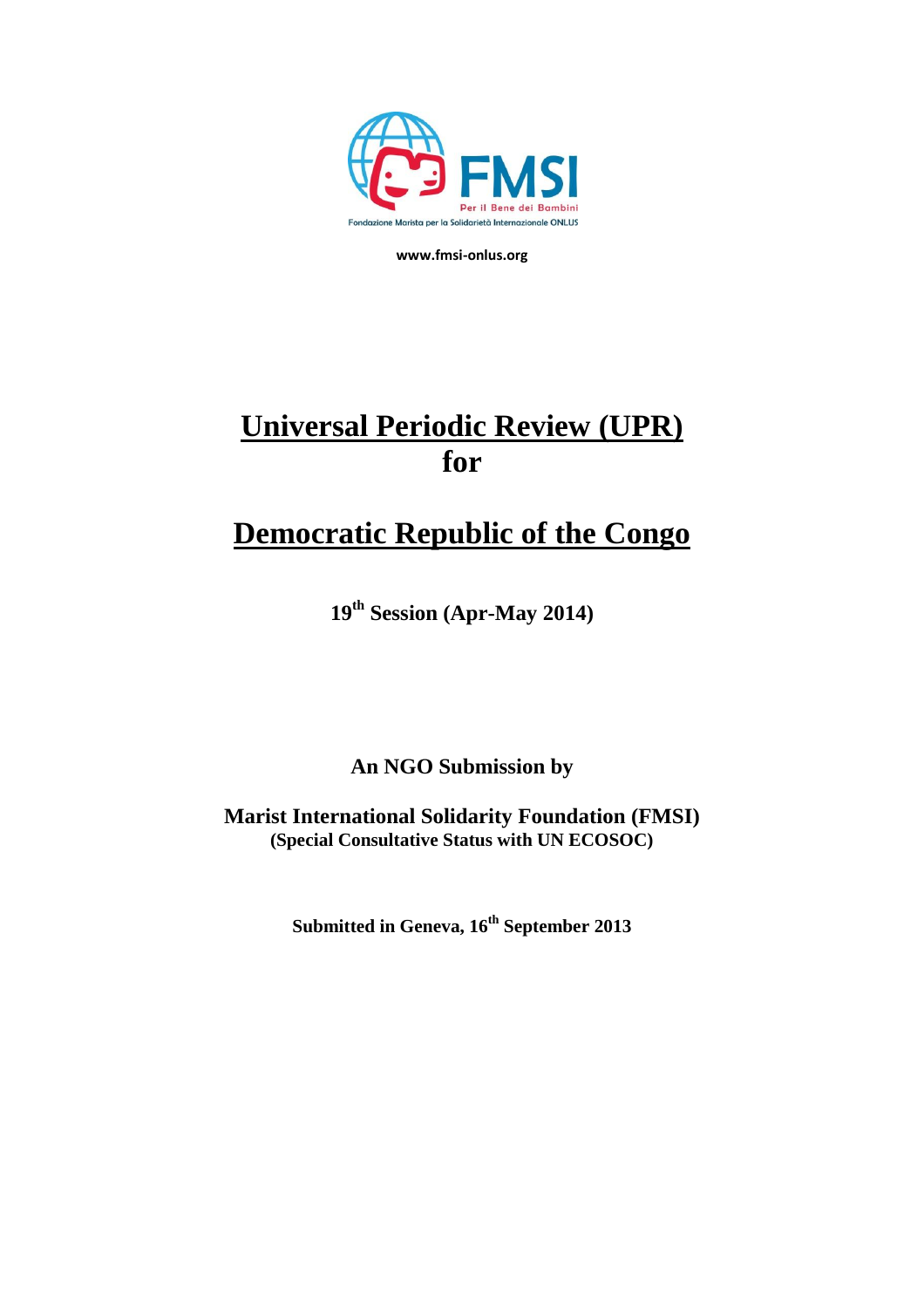- 1. This stake-holder's report is a submission from the Marist International Solidarity Foundation (FMSI). FMSI is an NGO in consultative status with UN ECOSOC and it has a special focus on promoting and protecting the rights of children. This Organisation was established in 2007 in Italy as a Not-for-Profit Organisation with a Social Purpose (FMSI-ONLUS) and has a presence in eighty countries.
- 2. The concerns highlighted in this submission are related to the right to education, focusing particularly on the provision of free and compulsory basic education for all children, teacher training, the conditions of the teacher salaries and conditions and school dropout rates. Information contained in this report comes from research carried out by FMSI personnel in the DRC around the northern Kivu and Southern Kivu region, along with access to relevant data on the web.
- 3. The population of the Democratic Republic of Congo (DRC) was 65,705,000 million in 2012 and land area of 2,345,410 square kilometres. The average population density is 28.01 inhabitants per square kilometre. The average age of the population is 17.27 years. Children under 15 years of age number 29,639,000 million, representing approximately 45% of the total population. The United Nations Development Programme (UNDP) study in 2012 ranks the DRC the second lowest - 186 of the 187 countries listed in its Human Development Index which assesses life expectancy (i.e. health), educational attainment and income<sup>i</sup>.
- 4. According to the Brookings Report  $(2013)^{ii}$ , "over the last two years the government of the Democratic Republic of the Congo (DRC) has doubled the proportion of the national budget going to education from 6.5 percent to 13.8 percent. Such a large increase is uncommon. More than doubling the percent of the national budget appropriated to education is indicative of a greater shift in national priorities to move education up the ladder of importance. Still, for this commitment to translate into positive outcomes for the millions of children who are in school but currently not learning, and the [7 million](http://efareport.wordpress.com/2011/11/16/briefly-7-million-children-out-of-school-in-the-drc/) primary school-age children who are out of school, the DRC and its partners must address challenges made more complex by on-going conditions of insecurity. ...Despite the steep change in recent budget allocations to education, the country has a long way to go in reaching universal primary enrollment and improving the quality of education available to all the children in its country"<sup>iii</sup>.

#### **Provision of free and compulsory education and school drop out**

5. Article 43 of the Constitution of the DRC<sup>iv</sup> confirms everyone's right to education and that it is to be compulsory and free in public schools. It also specifies that national education consists of public and private schools duly established. The government needs to do more in financial assistance for the private school system, which exists to help the government achieve access to education for all.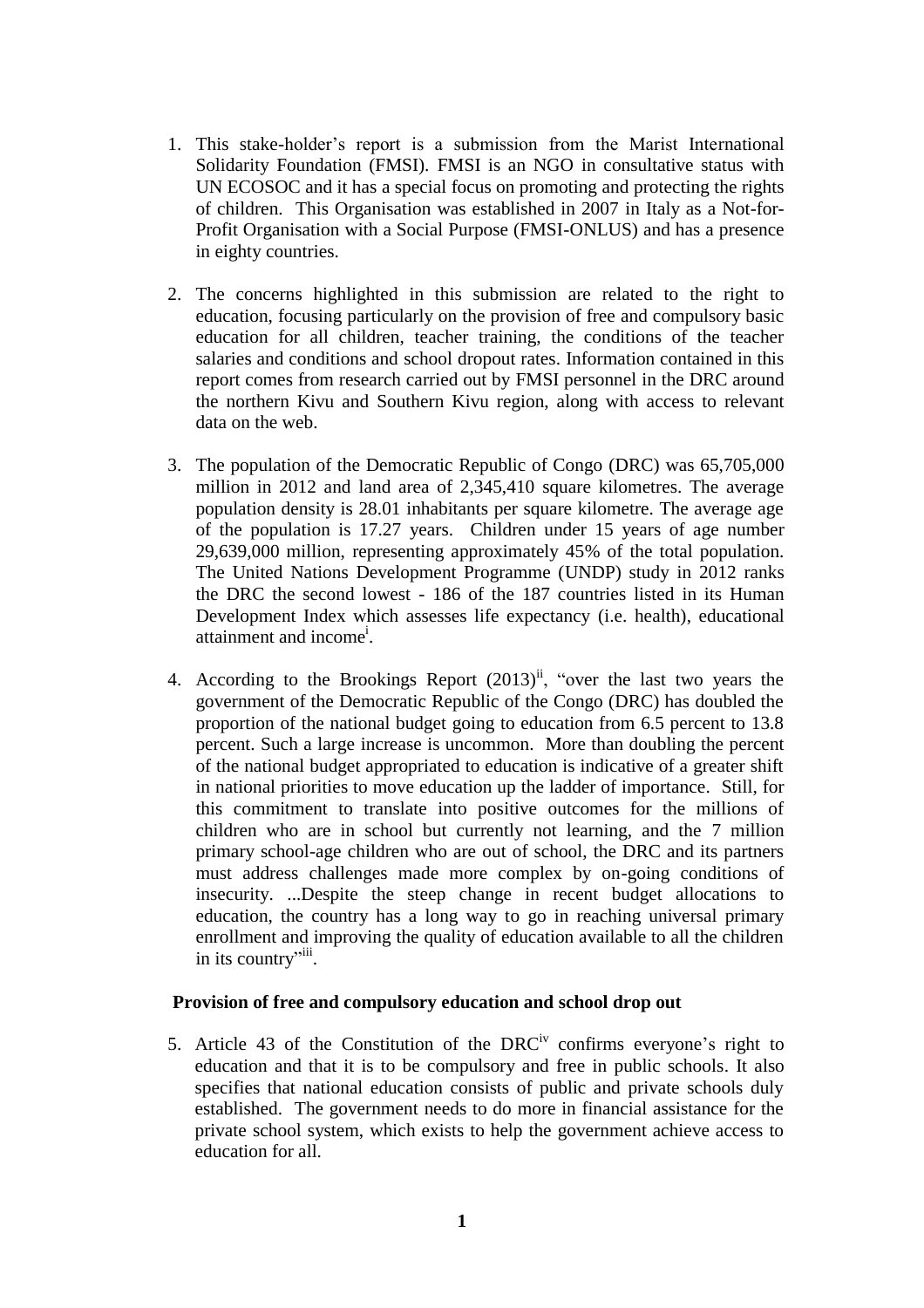- 6. At its last Review, several states made recommendations to the government to continue its efforts towards providing free education for all and to increase the national education budget. These recommendations included
	- *94.114. Continue the comprehensive efforts to improve the system of education. (Belarus);*
	- *94.116. Guarantee effectively that education is free for all children. (Holy See);*
	- *94.118. Increase available resources for education. (Angola);*
	- *94.120. Give priority to free education in the national budget allocations*  and take measures to prevent school dropout. (Uruguay)<sup>v</sup>.
- 7. Whilst the government of the DRC has made significant efforts to improve the education system such as to increase the number of schools, improve teacher salaries and lower the dropout rate, our sources on the ground point towards the urgent need for even greater efforts in this area.
- 8. In spite of the Constitution of the State declaring that education must be free, in fact a family must pay fees. For primary schools the fee is US\$72 per student and for secondary school, the fee is US\$180 per year to supplement the salary of the teachers and to cover the costs of school maintenance. This amount can vary from one region to another, but this is the lowest fee. This, along with the high level of poverty, combine to be a major cause of school non- enrolment and drop out. Families simply do not have the money to pay school fees. Poverty, combined with the lack of schools close to communities – especially in the rural areas - prevent many children from attending school. 53 percent of those not in school are girls.
- 9. The lack of education by parents is another factor that works against children attending school (43 percent of the adult population is illiterate). Coupled with this are the traditions of early marriage and the use of child labour, especially in agriculture and mining.
- 10. 45 percent of all children who enrol in primary school end up dropping out before completing their education, with poverty being the main factor in this regard.  $\overline{70}$  percent of the population live below the poverty line<sup>vi</sup>. The destination of many young people who drop out from school has a serious impact on the security of the country and on its social life in general. These young people join either illegal mining sites or the militias. The girls are obliged either to get married before the legal age or take up prostitution just so as to provide for their own needs and survival.

#### **Low salary of teachers and low qualifications**

- 11. According to the Minister of Primary, Secondary and Professional Studies website (Mr Mwangu Famba Hacedor), the DRC has established a number of strategies to promote teacher motivation. Notably, in addition to teacher training, the plan includes:
	- $\triangleright$  providing health cover for the teacher and his family.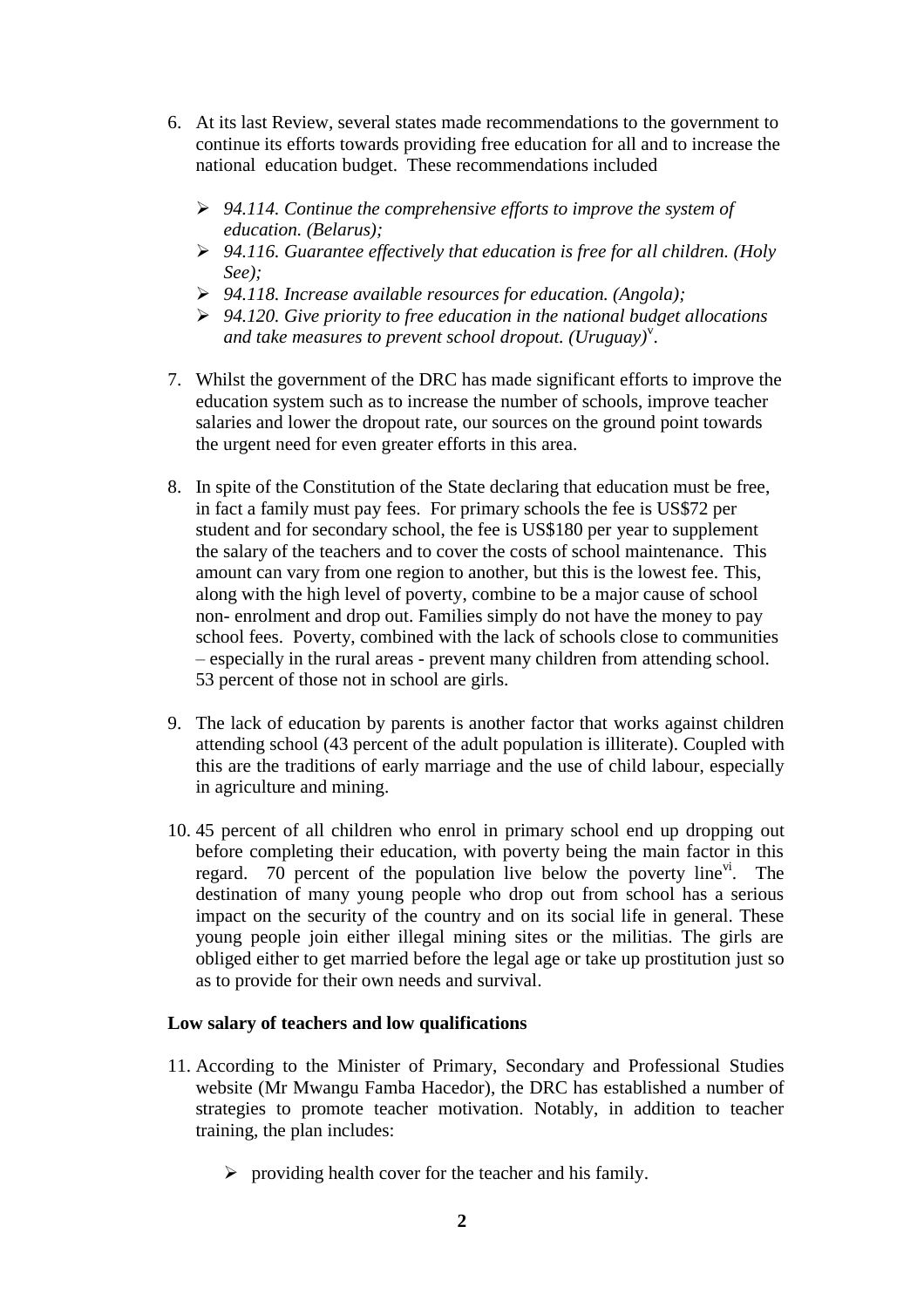- $\triangleright$  the direct payment of the teacher's salary through the banks.
- $\triangleright$  an increase in basic salary (in 2013 it was increased of \$30).
- $\triangleright$  an award for the best teacher<sup>vii</sup>.
- 12. Nonetheless, the situation is still dire. Primary school teachers are mostly secondary school graduates while secondary school teachers are required to hold a university degree. However, since the salary of teachers is low, many do not stay long in education. As a consequence, there are many As a consequence, there are many undergraduate teachers in secondary schools, especially in rural areas where the parents are not able to contribute towards their salary.
- 13. A secondary school graduate earns 71,195 Congolese Francs (US\$75) and a university undergraduate teacher earns 74,897 Congolese Francs (US\$79) per month. A university graduate teacher earns 76,711 Congolese Francs (US\$81) per month. With this salary one is not able to pay for the basic needs of housing, food and clothing for one's family. Such a low salary leads to the social devaluation of the profession; teachers are not well motivated and lack enthusiasm and very few young people are attracted to teaching as a career, resulting in 30 percent of teachers being over 50 years of age.

### **Rehabilitation of schools**

- 14. In order to implement free primary education, the Ministry of Primary, Secondary and Professional Education has made efforts towards paying the operating costs of government primary schools through its Project for Recovery of the Education Sector. 26,210 schools have obtained access to funds through this project with an investment of \$5,852,867. In the same way UNOPS, on behalf of the Government and World Bank, has funded the renovation of 58 primary schools, catering for around 30,000 students. Viii<sub>-</sub>ix
- 15. However, there are major differences between rural schools and those in the cities, with the rural schools missing out<sup>x</sup>. As well, there is a lack of adequate facilities for children with disabilities to gain access to schools $x_i$ . The fact remains that the government must built new schools, adequately equipped, to cater for the huge numbers of children not in school. An even stronger financial commitment towards education by the government is necessary $\frac{x}{i}$ .

## **RECOMMENDATIONS ON EDUCATION TO THE DR OF THE CONGO**

- **1. Ensure that all teachers are fully qualified before they enter the classroom.**
- **2. Further increase the investment in education to improve the working conditions and salaries of teachers and to totally eliminate school fees.**
- **3. Increase efforts to cooperate with international organizations towards the attainment of an education infrastructure that provides free and compulsory education for all children.**
- **4. Promote awareness campaigns to parents on the importance of their children attending school and to avoid dropouts.**

-------------------------------------------------------------------------------------------------------